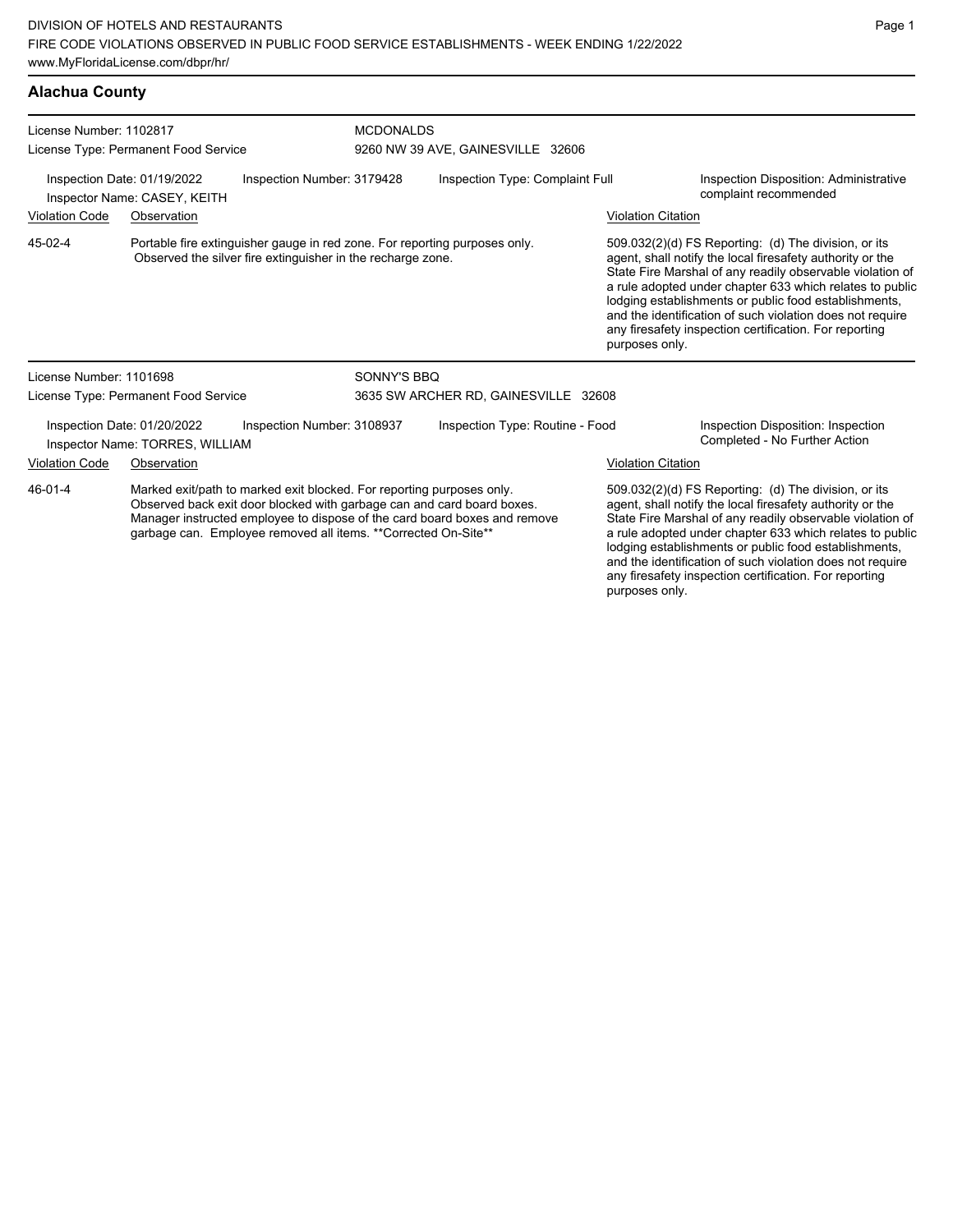### **Broward County**

| License Number: 1624820                                                                     |                                                               | POKE SUSHI INC                  |                                                                                                                                                                                                                                                                                                                                                                                                                                                                                                                                                                                                                                                                                            |                                                  |                                                                                                                                                                                                                                                                                                                                                                                                                            |  |
|---------------------------------------------------------------------------------------------|---------------------------------------------------------------|---------------------------------|--------------------------------------------------------------------------------------------------------------------------------------------------------------------------------------------------------------------------------------------------------------------------------------------------------------------------------------------------------------------------------------------------------------------------------------------------------------------------------------------------------------------------------------------------------------------------------------------------------------------------------------------------------------------------------------------|--------------------------------------------------|----------------------------------------------------------------------------------------------------------------------------------------------------------------------------------------------------------------------------------------------------------------------------------------------------------------------------------------------------------------------------------------------------------------------------|--|
|                                                                                             | License Type: Permanent Food Service                          |                                 | 1000 N BROADWALK STE 5 B, HOLLYWOOD 33019                                                                                                                                                                                                                                                                                                                                                                                                                                                                                                                                                                                                                                                  |                                                  |                                                                                                                                                                                                                                                                                                                                                                                                                            |  |
|                                                                                             | Inspection Date: 01/21/2022<br>Inspector Name: BRADY, OSSIAN  | Inspection Number: 3166078      | Inspection Type: Routine - Food                                                                                                                                                                                                                                                                                                                                                                                                                                                                                                                                                                                                                                                            |                                                  | Inspection Disposition: Inspection<br>Completed - No Further Action                                                                                                                                                                                                                                                                                                                                                        |  |
| <b>Violation Code</b>                                                                       | Observation                                                   |                                 |                                                                                                                                                                                                                                                                                                                                                                                                                                                                                                                                                                                                                                                                                            | Violation Citation                               |                                                                                                                                                                                                                                                                                                                                                                                                                            |  |
| 45-04-4                                                                                     | small fryer for tempura.                                      |                                 | Use of cooking equipment producing grease laden vapors/smoke with no hood<br>509.032(2)(d) FS Reporting: (d) The division, or its<br>suppression system installed. Notified Fire AHJ. For reporting purposes only.<br>agent, shall notify the local firesafety authority or the<br>State Fire Marshal of any readily observable violation of<br>Observed grease laden vapors on Wall and A/C vent in rear kitchen area above<br>a rule adopted under chapter 633 which relates to public<br>lodging establishments or public food establishments,<br>and the identification of such violation does not require<br>any firesafety inspection certification. For reporting<br>purposes only. |                                                  |                                                                                                                                                                                                                                                                                                                                                                                                                            |  |
| License Number: 1624240                                                                     |                                                               |                                 | <b>TABANKA-A TRINI KITCHEN</b>                                                                                                                                                                                                                                                                                                                                                                                                                                                                                                                                                                                                                                                             |                                                  |                                                                                                                                                                                                                                                                                                                                                                                                                            |  |
|                                                                                             | License Type: Permanent Food Service                          |                                 | 1645-1647 S SR 7, NORTH LAUDERDALE 33068                                                                                                                                                                                                                                                                                                                                                                                                                                                                                                                                                                                                                                                   |                                                  |                                                                                                                                                                                                                                                                                                                                                                                                                            |  |
| Inspection Date: 01/19/2022<br>Inspection Number: 3157444<br>Inspector Name: ROGERS, VERNEL |                                                               | Inspection Type: Routine - Food |                                                                                                                                                                                                                                                                                                                                                                                                                                                                                                                                                                                                                                                                                            | Inspection Disposition: Warning<br><b>Issued</b> |                                                                                                                                                                                                                                                                                                                                                                                                                            |  |
| <b>Violation Code</b>                                                                       | Observation                                                   |                                 |                                                                                                                                                                                                                                                                                                                                                                                                                                                                                                                                                                                                                                                                                            | <b>Violation Citation</b>                        |                                                                                                                                                                                                                                                                                                                                                                                                                            |  |
| 46-01-4                                                                                     | rack. **Corrected On-Site**                                   |                                 | Marked exit/path to marked exit blocked. For reporting purposes only. Observed<br>main kitchen exit door being blocked by speed rack. Operator removed speed                                                                                                                                                                                                                                                                                                                                                                                                                                                                                                                               | purposes only.                                   | 509.032(2)(d) FS Reporting: (d) The division, or its<br>agent, shall notify the local firesafety authority or the<br>State Fire Marshal of any readily observable violation of<br>a rule adopted under chapter 633 which relates to public<br>lodging establishments or public food establishments,<br>and the identification of such violation does not require<br>any firesafety inspection certification. For reporting |  |
| License Number: 1621558                                                                     |                                                               |                                 | LA PAISA RESTAURANT & BAKERY                                                                                                                                                                                                                                                                                                                                                                                                                                                                                                                                                                                                                                                               |                                                  |                                                                                                                                                                                                                                                                                                                                                                                                                            |  |
|                                                                                             | License Type: Permanent Food Service                          |                                 | 5337-5339 SR 7, TAMARAC 33319                                                                                                                                                                                                                                                                                                                                                                                                                                                                                                                                                                                                                                                              |                                                  |                                                                                                                                                                                                                                                                                                                                                                                                                            |  |
|                                                                                             | Inspection Date: 01/19/2022<br>Inspector Name: ROGERS, VERNEL | Inspection Number: 3164567      | Inspection Type: Routine - Food                                                                                                                                                                                                                                                                                                                                                                                                                                                                                                                                                                                                                                                            |                                                  | Inspection Disposition: Inspection<br>Completed - No Further Action                                                                                                                                                                                                                                                                                                                                                        |  |
| <b>Violation Code</b>                                                                       | Observation                                                   |                                 |                                                                                                                                                                                                                                                                                                                                                                                                                                                                                                                                                                                                                                                                                            | <b>Violation Citation</b>                        |                                                                                                                                                                                                                                                                                                                                                                                                                            |  |
| 46-01-4                                                                                     | onions.                                                       |                                 | Marked exit/path to marked exit blocked. For reporting purposes only. Observed<br>main kitchen exit door being blocked by empty boxes, case of plantains and bag of                                                                                                                                                                                                                                                                                                                                                                                                                                                                                                                        |                                                  | 509.032(2)(d) FS Reporting: (d) The division, or its<br>agent, shall notify the local firesafety authority or the<br>State Fire Marshal of any readily observable violation of<br>a rule adopted under chapter 633 which relates to public<br>lodging establishments or public food establishments,<br>and the identification of such violation does not require                                                           |  |

Page 2

any firesafety inspection certification. For reporting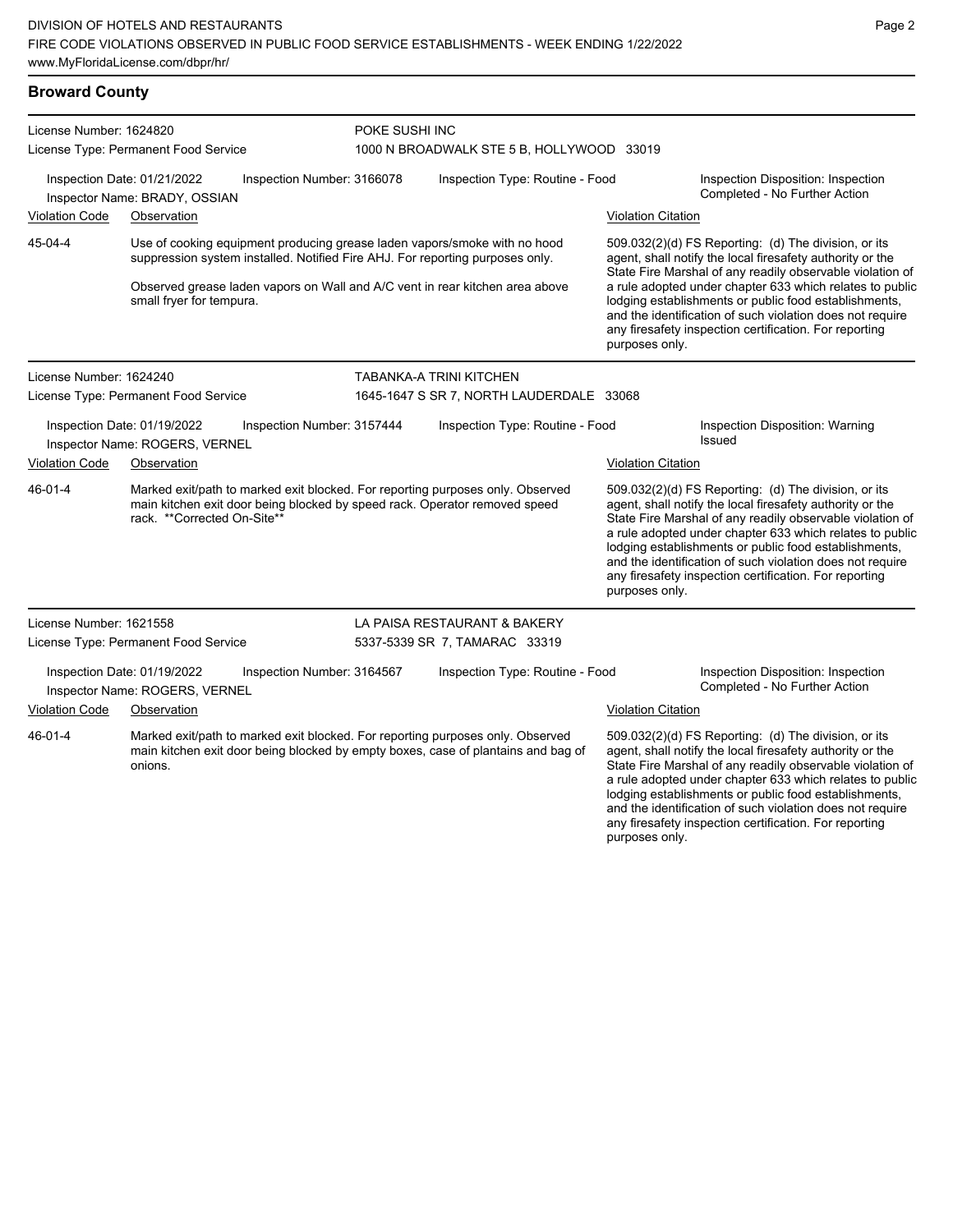#### **Dade County** License Number: 2332507 License Type: Permanent Food Service THE COCINITA MIAMI 70 SE 5 ST #107W, MIAMI 33131 Inspection Date: 01/19/2022 Inspection Number: 3155537 Inspection Type: Routine - Food Inspection Disposition: Call Back - Complied Inspector Name: HENLEY, LATONYA Violation Code Observation Violation Citation - From initial inspection : Use of cooking equipment producing grease laden vapors/smoke with no hood suppression system installed. Notified Fire AHJ. For reporting purposes only. Observed in the kitchen a flat top grill and grease fryer with no hood suppression system. - From follow-up inspection 2022-01-11: Use of cooking equipment producing grease laden vapors/smoke with no hood suppression system installed. Notified Fire AHJ. For reporting purposes only. Observed in the kitchen a flat top grill and grease fryer with no hood suppression system. \*\*Time Extended\*\* - From follow-up inspection 2022-01-19: Use of cooking equipment producing grease laden vapors/smoke with no hood suppression system installed. Notified Fire AHJ. For reporting purposes only. Observed in the kitchen a flat top grill and grease fryer with no hood suppression system \*\*Time Extended\*\* 509.032(2)(d) FS Reporting: (d) The division, or its agent, shall notify the local firesafety authority or the State Fire Marshal of any readily observable violation of a rule adopted under chapter 633 which relates to public lodging establishments or public food establishments, and the identification of such violation does not require any firesafety inspection certification. For reporting purposes only. 45-04-4 License Number: 2335846 License Type: Permanent Food Service CANA RESTAURANT 1102 BRICKELL BAY DR, MIAMI 33131 Inspection Date: 01/21/2022 Inspection Number: 3151823 Inspection Type: Routine - Food Inspection Disposition: Inspection Inspector Name: HENLEY, LATONYA Violation Code Observation Violation Citation Marked exit/path to marked exit blocked. For reporting purposes only. Observed the back door blocked by cardboard boxes. \*\*Corrected On-Site\*\* 509.032(2)(d) FS Reporting: (d) The division, or its agent, shall notify the local firesafety authority or the State Fire Marshal of any readily observable violation of a rule adopted under chapter 633 which relates to public lodging establishments or public food establishments, and the identification of such violation does not require any firesafety inspection certification. For reporting purposes only. 46-01-4 License Number: 2328841 License Type: Permanent Food Service BANQUET PANTRY 1545 COLLINS AVE, MIAMI BEACH 33139 Inspection Date: 01/19/2022 Inspection Number: 3132150 Inspection Type: Routine - Food Inspection Disposition: Inspection<br>Inspector Name: HODGE KRISTEN Inspector Name: HODGE, KRISTEN Violation Code Observation Violation Citation No current/expired insurance inspector boiler report or boiler certificate available for boiler. For reporting purposes only. Observed boiler jurisdiction number's 120333 (kitchen); 120330; 120331; 120332, 120335 All expired on 4/23/2021 61C-1.004(10) FAC Reporting: (10) Heating and ventilation - The heating and ventilation system shall be kept in good repair or be installed to maintain a minimum of 68 degrees Fahrenheit throughout the building. The insurance inspectors boiler report is required annually for power boilers and high pressure/high temperature boilers and biannually for low pressure steam or vapor heating boilers and shall be posted in the boiler room. For reporting purposes only. 48-01-5 License Number: 2336670

License Type: Permanent Food Service

TASTY BEACH CAFE 4041 ROYAL PALM AVE, MIAMI BEACH 33140

Inspection Date: 01/19/2022 Inspection Number: 3149062 Inspection Type: Routine - Food Inspection Disposition: Inspection Completed - No Further Action Inspector Name: UNZAGA, MILADYS Violation Code Observation Violation Citation Use of cooking equipment producing grease laden vapors/smoke with no hood suppression system installed. Notified Fire AHJ. For reporting purposes only. Observed accumulation of smoke in the kitchen. 509.032(2)(d) FS Reporting: (d) The division, or its agent, shall notify the local firesafety authority or the State Fire Marshal of any readily observable violation of a rule adopted under chapter 633 which relates to public lodging establishments or public food establishments, and the identification of such violation does not require 45-04-4

any firesafety inspection certification. For reporting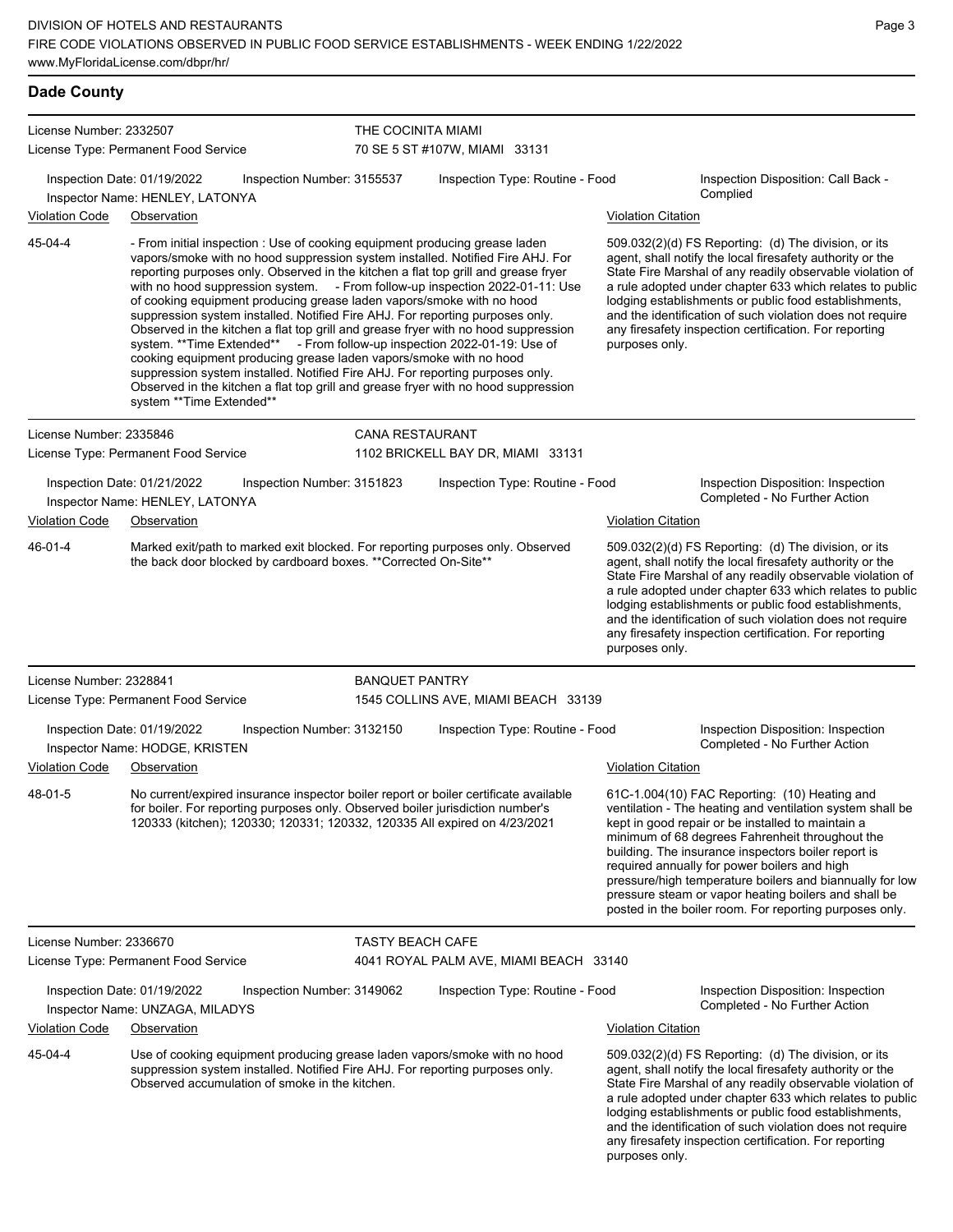## **Dade County**

| License Number: 2318261 |                                                                  |                                                                            |                                              | INTERNATIONAL HOUSE OF PANCAKES 36-01                                                                                                                      |                                                                                                                                                                                                                                                                                                                                                                                                                                              |                                                                                                                                                                                                                                                                                                                                                                                                                            |  |  |
|-------------------------|------------------------------------------------------------------|----------------------------------------------------------------------------|----------------------------------------------|------------------------------------------------------------------------------------------------------------------------------------------------------------|----------------------------------------------------------------------------------------------------------------------------------------------------------------------------------------------------------------------------------------------------------------------------------------------------------------------------------------------------------------------------------------------------------------------------------------------|----------------------------------------------------------------------------------------------------------------------------------------------------------------------------------------------------------------------------------------------------------------------------------------------------------------------------------------------------------------------------------------------------------------------------|--|--|
|                         | License Type: Permanent Food Service                             |                                                                            | 1101 NE 163 ST, NORTH MIAMI BEACH 33162-4502 |                                                                                                                                                            |                                                                                                                                                                                                                                                                                                                                                                                                                                              |                                                                                                                                                                                                                                                                                                                                                                                                                            |  |  |
|                         | Inspection Date: 01/19/2022<br>Inspector Name: STUBBS, CHRISTINE | Inspection Number: 3163990                                                 | Inspection Type: Routine - Food              |                                                                                                                                                            |                                                                                                                                                                                                                                                                                                                                                                                                                                              | Inspection Disposition: Warning<br><b>Issued</b>                                                                                                                                                                                                                                                                                                                                                                           |  |  |
| <b>Violation Code</b>   | Observation                                                      |                                                                            |                                              |                                                                                                                                                            | <b>Violation Citation</b>                                                                                                                                                                                                                                                                                                                                                                                                                    |                                                                                                                                                                                                                                                                                                                                                                                                                            |  |  |
| 46-04-4                 | unlocked door. **Warning**                                       | Exit door locked. For reporting purposes only. In the dining area. Manager |                                              |                                                                                                                                                            | 509.032(2)(d) FS Reporting: (d) The division, or its<br>agent, shall notify the local firesafety authority or the<br>State Fire Marshal of any readily observable violation of<br>a rule adopted under chapter 633 which relates to public<br>lodging establishments or public food establishments,<br>and the identification of such violation does not require<br>any firesafety inspection certification. For reporting<br>purposes only. |                                                                                                                                                                                                                                                                                                                                                                                                                            |  |  |
| License Number: 2334256 |                                                                  |                                                                            |                                              | DUNKIN DONUTS #34                                                                                                                                          |                                                                                                                                                                                                                                                                                                                                                                                                                                              |                                                                                                                                                                                                                                                                                                                                                                                                                            |  |  |
|                         | License Type: Permanent Food Service                             |                                                                            |                                              | 95 NW 167 ST, NORTH MIAMI BEACH 33169                                                                                                                      |                                                                                                                                                                                                                                                                                                                                                                                                                                              |                                                                                                                                                                                                                                                                                                                                                                                                                            |  |  |
|                         | Inspection Date: 01/18/2022<br>Inspector Name: STUBBS, CHRISTINE | Inspection Number: 3173508                                                 |                                              | Inspection Type: Routine - Food                                                                                                                            |                                                                                                                                                                                                                                                                                                                                                                                                                                              | Inspection Disposition: Emergency<br>order recommended                                                                                                                                                                                                                                                                                                                                                                     |  |  |
| <b>Violation Code</b>   | Observation                                                      |                                                                            |                                              |                                                                                                                                                            | <b>Violation Citation</b>                                                                                                                                                                                                                                                                                                                                                                                                                    |                                                                                                                                                                                                                                                                                                                                                                                                                            |  |  |
| 46-01-4                 |                                                                  | mop bucket, and garbage bag blocking door marked exit. **Warning**         |                                              | Marked exit/path to marked exit blocked. For reporting purposes only. Observed                                                                             | purposes only.                                                                                                                                                                                                                                                                                                                                                                                                                               | 509.032(2)(d) FS Reporting: (d) The division, or its<br>agent, shall notify the local firesafety authority or the<br>State Fire Marshal of any readily observable violation of<br>a rule adopted under chapter 633 which relates to public<br>lodging establishments or public food establishments,<br>and the identification of such violation does not require<br>any firesafety inspection certification. For reporting |  |  |
| License Number: 2318864 |                                                                  |                                                                            | YUMWICH, INC.                                |                                                                                                                                                            |                                                                                                                                                                                                                                                                                                                                                                                                                                              |                                                                                                                                                                                                                                                                                                                                                                                                                            |  |  |
|                         | License Type: Permanent Food Service                             |                                                                            |                                              | 11400 N KENDALL DR STE 111, MIAMI 33176                                                                                                                    |                                                                                                                                                                                                                                                                                                                                                                                                                                              |                                                                                                                                                                                                                                                                                                                                                                                                                            |  |  |
|                         | Inspection Date: 01/19/2022<br>Inspector Name: ORDONEZ, CATALINA | Inspection Number: 3150954                                                 |                                              | Inspection Type: Routine - Food                                                                                                                            |                                                                                                                                                                                                                                                                                                                                                                                                                                              | Inspection Disposition: Warning<br>Issued                                                                                                                                                                                                                                                                                                                                                                                  |  |  |
| <b>Violation Code</b>   | Observation                                                      |                                                                            |                                              |                                                                                                                                                            | <b>Violation Citation</b>                                                                                                                                                                                                                                                                                                                                                                                                                    |                                                                                                                                                                                                                                                                                                                                                                                                                            |  |  |
| 45-04-4                 |                                                                  |                                                                            |                                              | Use of cooking equipment producing grease laden vapors/smoke with no hood<br>suppression system installed. Notified Fire AHJ. For reporting purposes only. |                                                                                                                                                                                                                                                                                                                                                                                                                                              | 509.032(2)(d) FS Reporting: (d) The division, or its<br>agent, shall notify the local firesafety authority or the<br>State Fire Marshal of any readily observable violation of<br>a rule adopted under chapter 633 which relates to public<br>lodging establishments or public food establishments,<br>and the identification of such violation does not require                                                           |  |  |

any firesafety inspection certification. For reporting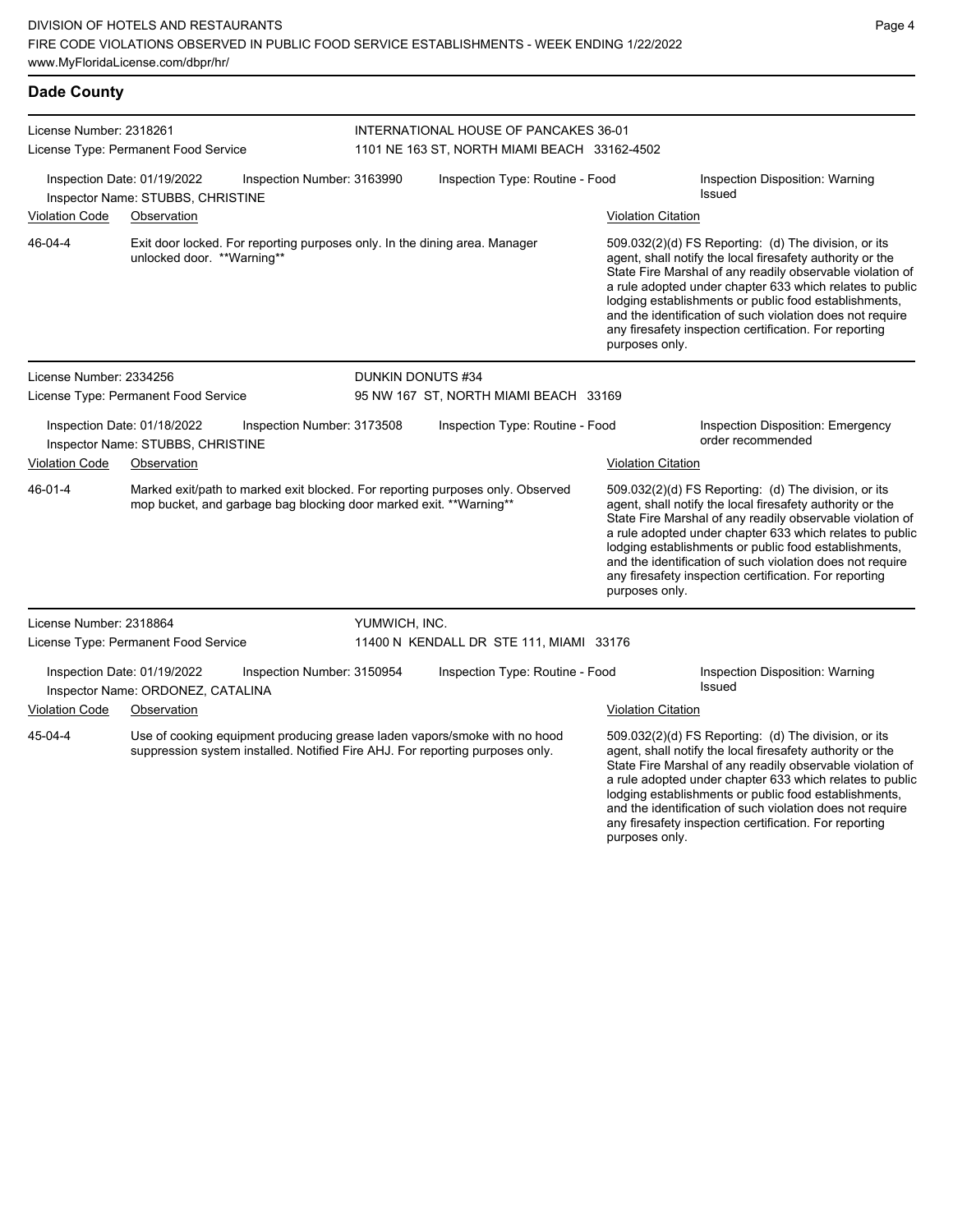and the identification of such violation does not require any firesafety inspection certification. For reporting

| <b>Dade County</b>                                           |                                                                                                                                                        |                            |                                                                                                                                                                                                                                                                                                                           |                           |                                                                                                                                                                                                                                                                                                                                                                                                                                              |  |  |
|--------------------------------------------------------------|--------------------------------------------------------------------------------------------------------------------------------------------------------|----------------------------|---------------------------------------------------------------------------------------------------------------------------------------------------------------------------------------------------------------------------------------------------------------------------------------------------------------------------|---------------------------|----------------------------------------------------------------------------------------------------------------------------------------------------------------------------------------------------------------------------------------------------------------------------------------------------------------------------------------------------------------------------------------------------------------------------------------------|--|--|
| License Number: 2328762                                      |                                                                                                                                                        |                            | DR LIMON CEVICHE BAR                                                                                                                                                                                                                                                                                                      |                           |                                                                                                                                                                                                                                                                                                                                                                                                                                              |  |  |
|                                                              | License Type: Permanent Food Service                                                                                                                   |                            | 13766 SW 84 ST, MIAMI 33183                                                                                                                                                                                                                                                                                               |                           |                                                                                                                                                                                                                                                                                                                                                                                                                                              |  |  |
| Inspection Date: 01/20/2022<br>Inspector Name: ELDER, AUDREY |                                                                                                                                                        | Inspection Number: 3179698 | Inspection Type: Complaint Full                                                                                                                                                                                                                                                                                           |                           | Inspection Disposition: Warning<br>Issued                                                                                                                                                                                                                                                                                                                                                                                                    |  |  |
| <b>Violation Code</b>                                        | Observation                                                                                                                                            |                            |                                                                                                                                                                                                                                                                                                                           | <b>Violation Citation</b> |                                                                                                                                                                                                                                                                                                                                                                                                                                              |  |  |
| 45-02-4                                                      | Portable fire extinguisher gauge in red zone. For reporting purposes only.<br>Located at ware washing area and near walk in cooler.                    |                            |                                                                                                                                                                                                                                                                                                                           |                           | 509.032(2)(d) FS Reporting: (d) The division, or its<br>agent, shall notify the local firesafety authority or the<br>State Fire Marshal of any readily observable violation of<br>a rule adopted under chapter 633 which relates to public<br>lodging establishments or public food establishments,<br>and the identification of such violation does not require<br>any firesafety inspection certification. For reporting<br>purposes only. |  |  |
| 45-02-4                                                      | reporting purposes only.<br>purposes only.                                                                                                             |                            | - From initial inspection : Portable fire extinguisher gauge in red zone. For<br>Located at ware washing area and near walk in cooler. - From follow-up<br>inspection 2022-01-21: Portable fire extinguisher gauge in red zone. For reporting<br>Located at ware washing area and near walk in cooler. ** Time Extended** |                           | 509.032(2)(d) FS Reporting: (d) The division, or its<br>agent, shall notify the local firesafety authority or the<br>State Fire Marshal of any readily observable violation of<br>a rule adopted under chapter 633 which relates to public<br>lodging establishments or public food establishments,<br>and the identification of such violation does not require<br>any firesafety inspection certification. For reporting<br>purposes only. |  |  |
| License Number: 2357419                                      |                                                                                                                                                        |                            | <b>COLOMBIAN EXTREME FOOD</b>                                                                                                                                                                                                                                                                                             |                           |                                                                                                                                                                                                                                                                                                                                                                                                                                              |  |  |
|                                                              | License Type: Mobile Food Dispensing Vehicle                                                                                                           |                            | 13380 SW 131 ST UNIT 116, MIAMI 33186                                                                                                                                                                                                                                                                                     |                           |                                                                                                                                                                                                                                                                                                                                                                                                                                              |  |  |
|                                                              | Inspection Date: 01/21/2022<br>Inspector Name: GONZALEZ, ERIK                                                                                          | Inspection Number: 1245805 | Inspection Type: Routine - Food                                                                                                                                                                                                                                                                                           |                           | Inspection Disposition: Inspection<br>Completed - No Further Action                                                                                                                                                                                                                                                                                                                                                                          |  |  |
| <b>Violation Code</b>                                        | Observation                                                                                                                                            |                            |                                                                                                                                                                                                                                                                                                                           | <b>Violation Citation</b> |                                                                                                                                                                                                                                                                                                                                                                                                                                              |  |  |
| 45-02-4                                                      | Portable fire extinguisher gauge in red zone. For reporting purposes only.<br>Observed extinguisher in recharge zone inside MFDV. **Repeat Violation** |                            |                                                                                                                                                                                                                                                                                                                           |                           | 509.032(2)(d) FS Reporting: (d) The division, or its<br>agent, shall notify the local firesafety authority or the<br>State Fire Marshal of any readily observable violation of<br>a rule adopted under chapter 633 which relates to public<br>lodging establishments or public food establishments,                                                                                                                                          |  |  |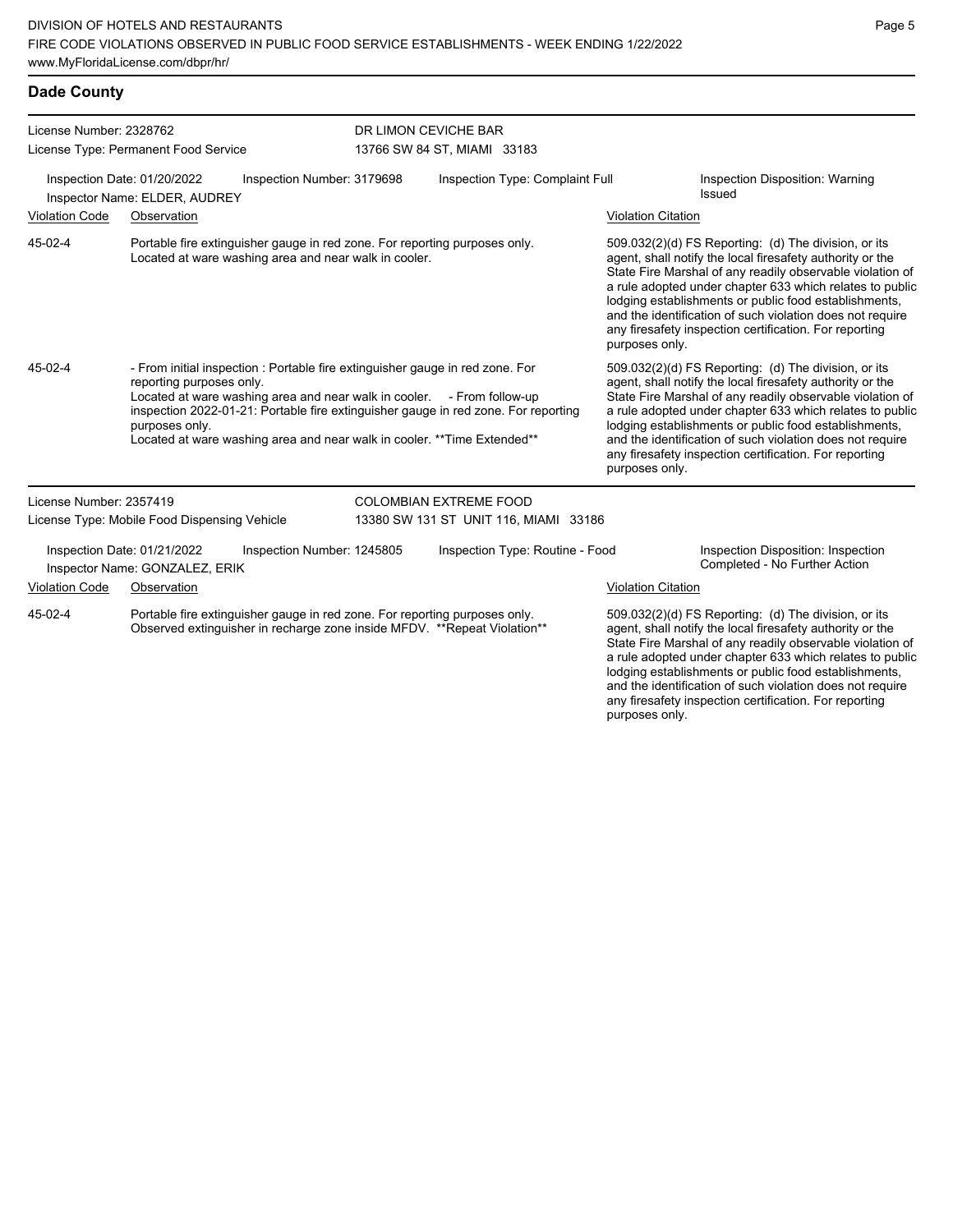#### **Duval County**

| License Number: 2603622                                                                  |                                                                |                                                                                                                                              | WENDY'S #58                     |                                                                              |                                                                     |                                                                                                                                                                                                                                                                                                                                                                                                                            |  |  |
|------------------------------------------------------------------------------------------|----------------------------------------------------------------|----------------------------------------------------------------------------------------------------------------------------------------------|---------------------------------|------------------------------------------------------------------------------|---------------------------------------------------------------------|----------------------------------------------------------------------------------------------------------------------------------------------------------------------------------------------------------------------------------------------------------------------------------------------------------------------------------------------------------------------------------------------------------------------------|--|--|
|                                                                                          | License Type: Permanent Food Service                           |                                                                                                                                              |                                 | 3910 UNIVERSITY BLVD W, JACKSONVILLE 32217                                   |                                                                     |                                                                                                                                                                                                                                                                                                                                                                                                                            |  |  |
| Inspection Date: 01/20/2022<br>Inspection Number: 3149168<br>Inspector Name: GOSAI, MATT |                                                                |                                                                                                                                              | Inspection Type: Routine - Food |                                                                              | Inspection Disposition: Inspection<br>Completed - No Further Action |                                                                                                                                                                                                                                                                                                                                                                                                                            |  |  |
| <b>Violation Code</b>                                                                    | Observation                                                    |                                                                                                                                              |                                 |                                                                              | <b>Violation Citation</b>                                           |                                                                                                                                                                                                                                                                                                                                                                                                                            |  |  |
| 46-01-4                                                                                  |                                                                | Marked exit/path to marked exit blocked. For reporting purposes only.<br>Rear exit blocked by boxes. Moved by manager. **Corrected On-Site** |                                 |                                                                              | purposes only.                                                      | 509.032(2)(d) FS Reporting: (d) The division, or its<br>agent, shall notify the local firesafety authority or the<br>State Fire Marshal of any readily observable violation of<br>a rule adopted under chapter 633 which relates to public<br>lodging establishments or public food establishments,<br>and the identification of such violation does not require<br>any firesafety inspection certification. For reporting |  |  |
| License Number: 2612282                                                                  |                                                                |                                                                                                                                              | SIMPLY TASTY THAI               |                                                                              |                                                                     |                                                                                                                                                                                                                                                                                                                                                                                                                            |  |  |
|                                                                                          | License Type: Permanent Food Service                           |                                                                                                                                              |                                 | 2292 MAYPORT RD #8, JACKSONVILLE 32233                                       |                                                                     |                                                                                                                                                                                                                                                                                                                                                                                                                            |  |  |
|                                                                                          | Inspection Date: 01/21/2022<br>Inspector Name: GONZALEZ, MAYRA | Inspection Number: 3107643                                                                                                                   |                                 | Inspection Type: Routine - Food                                              |                                                                     | <b>Inspection Disposition: Administrative</b><br>complaint recommended                                                                                                                                                                                                                                                                                                                                                     |  |  |
| Violation Code                                                                           | Observation                                                    |                                                                                                                                              |                                 |                                                                              | <b>Violation Citation</b>                                           |                                                                                                                                                                                                                                                                                                                                                                                                                            |  |  |
| 46-01-4                                                                                  |                                                                | Marked exit/path to marked exit blocked. For reporting purposes only.<br>room area. Reviewed policy with manager.                            |                                 | Pathway to marked exit door blocked with miscellaneous large items in dining | purposes only.                                                      | 509.032(2)(d) FS Reporting: (d) The division, or its<br>agent, shall notify the local firesafety authority or the<br>State Fire Marshal of any readily observable violation of<br>a rule adopted under chapter 633 which relates to public<br>lodging establishments or public food establishments,<br>and the identification of such violation does not require<br>any firesafety inspection certification. For reporting |  |  |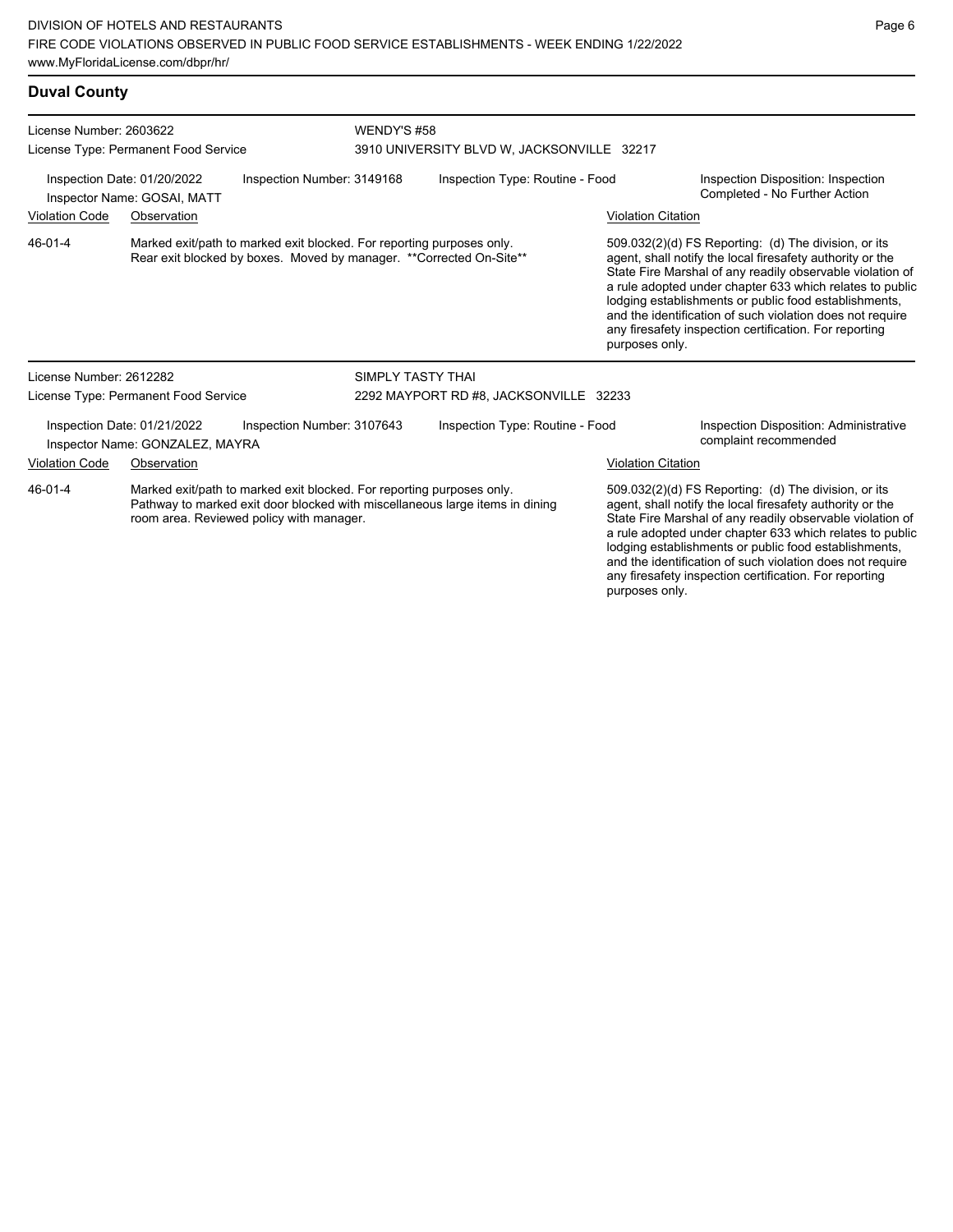#### **Hillsborough County**

| License Number: 3912144                                                                        | License Type: Permanent Food Service                              |                                                                                                                                                                    | CHIPOTLE MEXICAN GRILL #1626<br>829 EAST BLOOMINGDALE AVE, BRANDON 33511 |                                   |                                                                     |                                                                                                                                                                                                                                                                                                                                                                                                                            |  |
|------------------------------------------------------------------------------------------------|-------------------------------------------------------------------|--------------------------------------------------------------------------------------------------------------------------------------------------------------------|--------------------------------------------------------------------------|-----------------------------------|---------------------------------------------------------------------|----------------------------------------------------------------------------------------------------------------------------------------------------------------------------------------------------------------------------------------------------------------------------------------------------------------------------------------------------------------------------------------------------------------------------|--|
| Inspection Date: 01/18/2022<br>Inspection Number: 3177960<br>Inspector Name: MOULDER, BRITTANY |                                                                   |                                                                                                                                                                    | Inspection Type: Complaint Full                                          |                                   | Inspection Disposition: Inspection<br>Completed - No Further Action |                                                                                                                                                                                                                                                                                                                                                                                                                            |  |
| <b>Violation Code</b>                                                                          | Observation                                                       |                                                                                                                                                                    |                                                                          |                                   | <b>Violation Citation</b>                                           |                                                                                                                                                                                                                                                                                                                                                                                                                            |  |
| 45-02-4                                                                                        | Observed near back door                                           | Portable fire extinguisher gauge in red zone. For reporting purposes only.                                                                                         |                                                                          |                                   | purposes only.                                                      | 509.032(2)(d) FS Reporting: (d) The division, or its<br>agent, shall notify the local firesafety authority or the<br>State Fire Marshal of any readily observable violation of<br>a rule adopted under chapter 633 which relates to public<br>lodging establishments or public food establishments,<br>and the identification of such violation does not require<br>any firesafety inspection certification. For reporting |  |
| License Number: 3916065                                                                        |                                                                   |                                                                                                                                                                    |                                                                          | LIBORIO'S LATIN CAFE AND CATERING |                                                                     |                                                                                                                                                                                                                                                                                                                                                                                                                            |  |
|                                                                                                | License Type: Permanent Food Service                              |                                                                                                                                                                    |                                                                          | 8210 E CAUSEWAY BLVD, TAMPA 33619 |                                                                     |                                                                                                                                                                                                                                                                                                                                                                                                                            |  |
|                                                                                                | Inspection Date: 01/18/2022<br>Inspector Name: SANDERS, CLEVELAND | Inspection Number: 3179298                                                                                                                                         |                                                                          | Inspection Type: Complaint Full   |                                                                     | Inspection Disposition: Inspection<br>Completed - No Further Action                                                                                                                                                                                                                                                                                                                                                        |  |
| <b>Violation Code</b>                                                                          | Observation                                                       |                                                                                                                                                                    |                                                                          |                                   | <b>Violation Citation</b>                                           |                                                                                                                                                                                                                                                                                                                                                                                                                            |  |
| 45-02-4                                                                                        | handwash sink.                                                    | Portable fire extinguisher gauge in red zone. For reporting purposes only. Fire<br>extinguisher at cook line dry storage area gauge is in the red. Located next to |                                                                          |                                   |                                                                     | 509.032(2)(d) FS Reporting: (d) The division, or its<br>agent, shall notify the local firesafety authority or the<br>State Fire Marshal of any readily observable violation of<br>a rule adopted under chapter 633 which relates to public<br>lodging establishments or public food establishments,<br>and the identification of such violation does not require                                                           |  |

any firesafety inspection certification. For reporting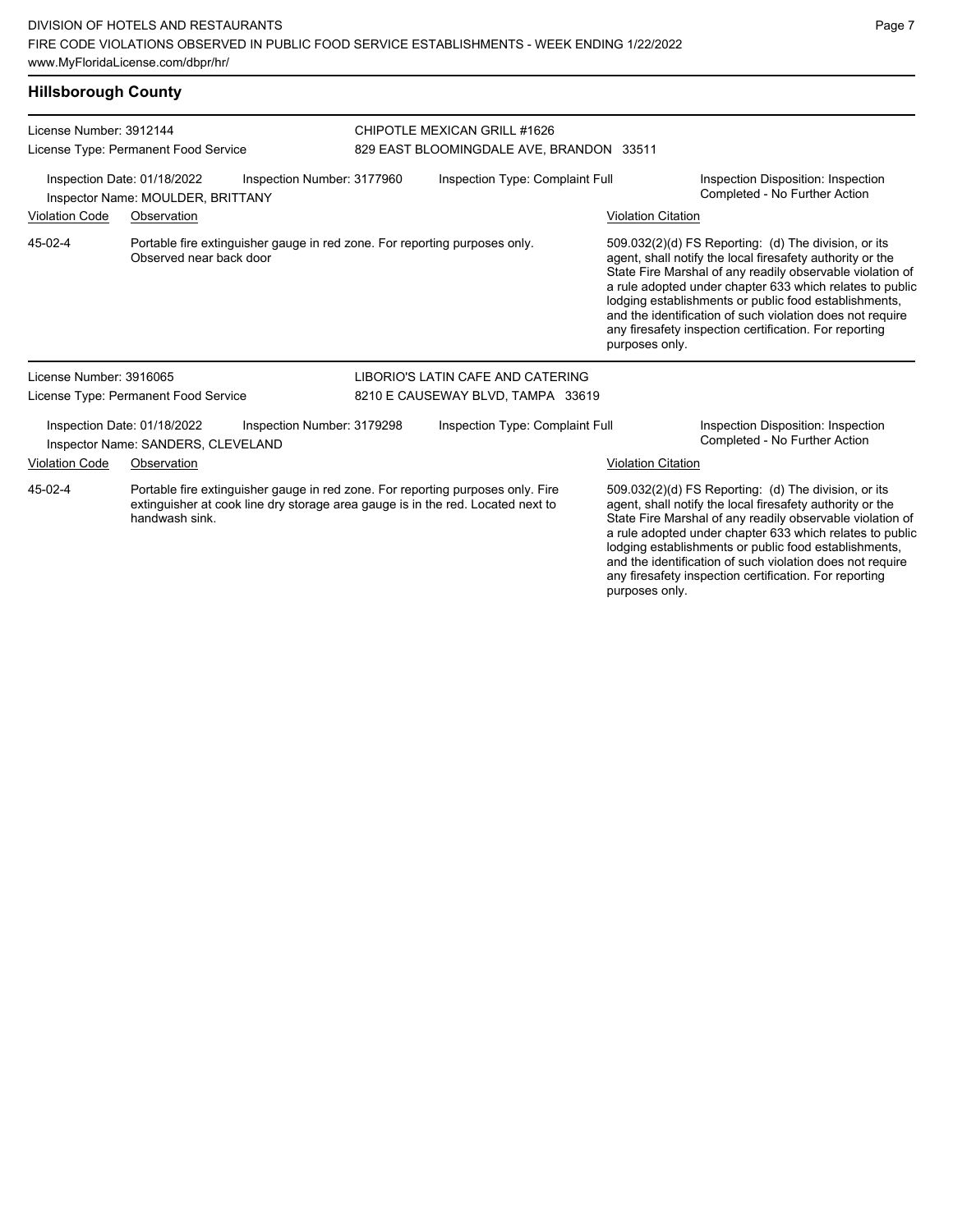| License Number: 4300134<br>License Type: Permanent Food Service |                                                            |                                                                                                                               | <b>BURGER KING MONTICELLO</b><br>1209 SOUTH JEFFERSON STREET, MONTICELLO 32344 |                                 |                           |                                                                                                                                                                                                                                                                                                                                                                                                                              |
|-----------------------------------------------------------------|------------------------------------------------------------|-------------------------------------------------------------------------------------------------------------------------------|--------------------------------------------------------------------------------|---------------------------------|---------------------------|------------------------------------------------------------------------------------------------------------------------------------------------------------------------------------------------------------------------------------------------------------------------------------------------------------------------------------------------------------------------------------------------------------------------------|
|                                                                 | Inspection Date: 01/18/2022<br>Inspector Name: SMITH, PAUL | Inspection Number: 3129734                                                                                                    |                                                                                | Inspection Type: Routine - Food |                           | Inspection Disposition: Inspection<br>Completed - No Further Action                                                                                                                                                                                                                                                                                                                                                          |
| <b>Violation Code</b>                                           | Observation                                                |                                                                                                                               |                                                                                |                                 | <b>Violation Citation</b> |                                                                                                                                                                                                                                                                                                                                                                                                                              |
| 45-05-4                                                         |                                                            | Portable fire extinguisher missing from its designated location. For reporting<br>purposes only. Both extinguishers on floor. |                                                                                |                                 | purposes only.            | $509.032(2)(d)$ FS Reporting: (d) The division, or its<br>agent, shall notify the local firesafety authority or the<br>State Fire Marshal of any readily observable violation of<br>a rule adopted under chapter 633 which relates to public<br>lodging establishments or public food establishments,<br>and the identification of such violation does not require<br>any firesafety inspection certification. For reporting |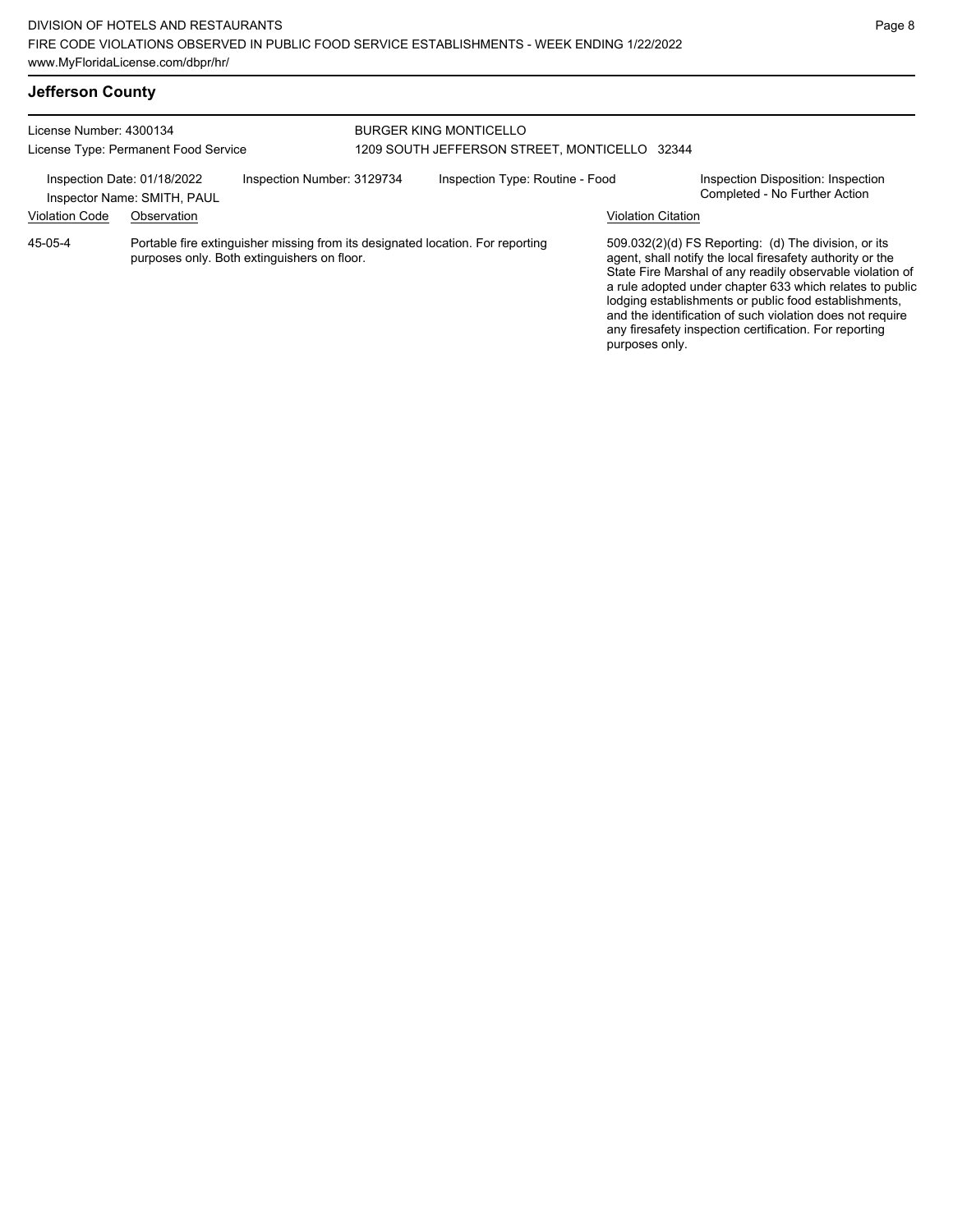| <b>Lake County</b>      |                                                            |                                                                            |                                                                                   |                           |                                                                                                                                                                                                                                                                                                                                                                                                                            |
|-------------------------|------------------------------------------------------------|----------------------------------------------------------------------------|-----------------------------------------------------------------------------------|---------------------------|----------------------------------------------------------------------------------------------------------------------------------------------------------------------------------------------------------------------------------------------------------------------------------------------------------------------------------------------------------------------------------------------------------------------------|
| License Number: 4508383 | License Type: Permanent Food Service                       |                                                                            | <b>GOLDEN KRUST CARRIBEAN BAKERY &amp; GRILL</b><br>1020 E HWY 50, CLERMONT 34711 |                           |                                                                                                                                                                                                                                                                                                                                                                                                                            |
|                         | Inspection Date: 01/21/2022<br>Inspector Name: FREY, RANDY | Inspection Number: 3145723                                                 | Inspection Type: Routine - Food                                                   |                           | Inspection Disposition: Inspection<br>Completed - No Further Action                                                                                                                                                                                                                                                                                                                                                        |
| <b>Violation Code</b>   | Observation                                                |                                                                            |                                                                                   | <b>Violation Citation</b> |                                                                                                                                                                                                                                                                                                                                                                                                                            |
| $45-02-4$               | By rear exit door.                                         | Portable fire extinguisher gauge in red zone. For reporting purposes only. |                                                                                   | purposes only.            | 509.032(2)(d) FS Reporting: (d) The division, or its<br>agent, shall notify the local firesafety authority or the<br>State Fire Marshal of any readily observable violation of<br>a rule adopted under chapter 633 which relates to public<br>lodging establishments or public food establishments,<br>and the identification of such violation does not require<br>any firesafety inspection certification. For reporting |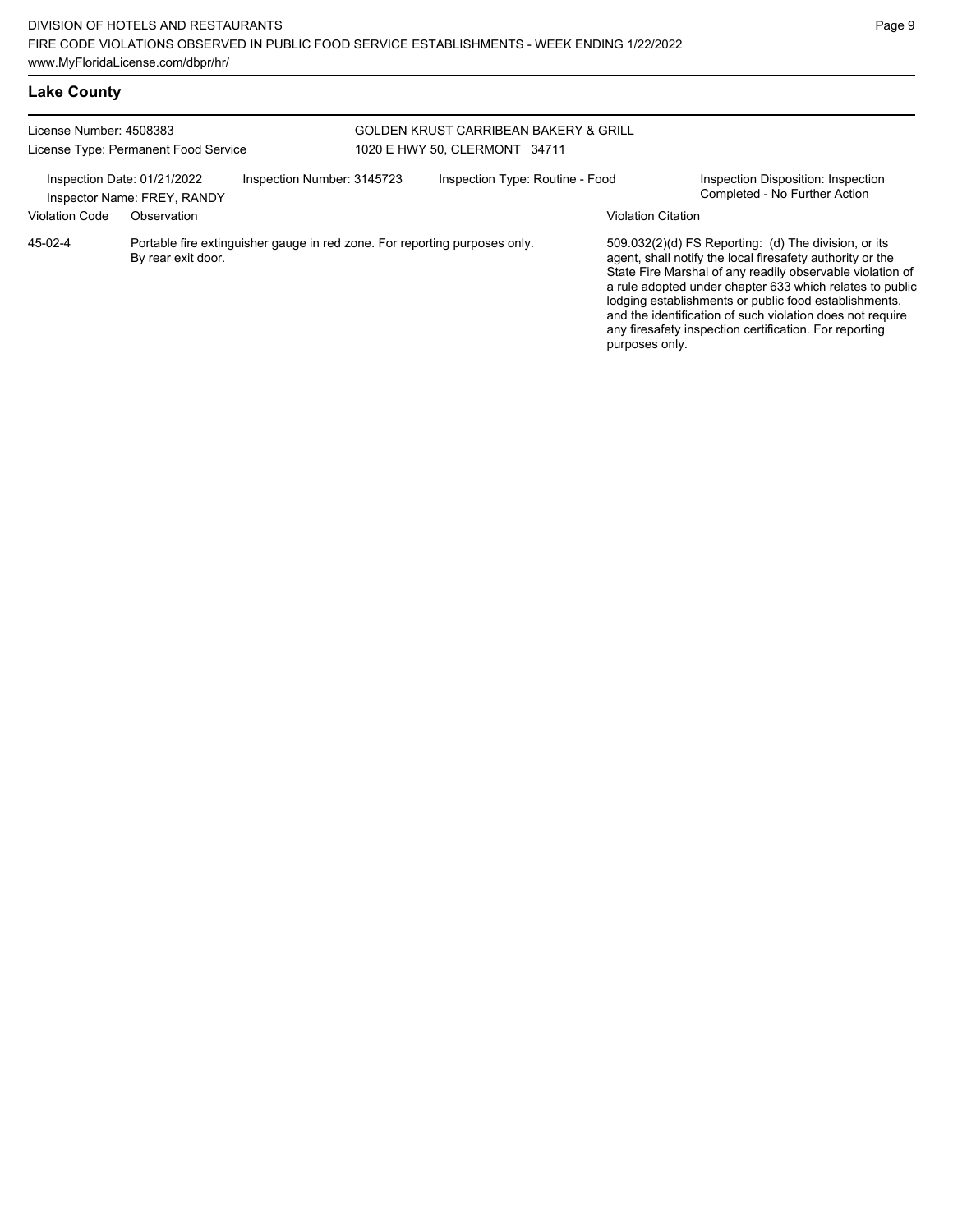#### **Lee County**

| License Number: 4607436                                                                       |                                                              |                                                                              | <b>WINGSTOP</b> |                                                                                                                                                                                                                                                                                                                                                                                                                                              |                           |                                                                                                                                                                                                                                                                                                                                                                                                                            |  |  |
|-----------------------------------------------------------------------------------------------|--------------------------------------------------------------|------------------------------------------------------------------------------|-----------------|----------------------------------------------------------------------------------------------------------------------------------------------------------------------------------------------------------------------------------------------------------------------------------------------------------------------------------------------------------------------------------------------------------------------------------------------|---------------------------|----------------------------------------------------------------------------------------------------------------------------------------------------------------------------------------------------------------------------------------------------------------------------------------------------------------------------------------------------------------------------------------------------------------------------|--|--|
|                                                                                               | License Type: Permanent Food Service                         |                                                                              |                 | 2505 SANTA BARBARA BLVD, CAPE CORAL 33914                                                                                                                                                                                                                                                                                                                                                                                                    |                           |                                                                                                                                                                                                                                                                                                                                                                                                                            |  |  |
| Inspection Date: 01/19/2022<br>Inspection Number: 3158906<br>Inspector Name: MOREHEAD, PHILIP |                                                              |                                                                              |                 | Inspection Type: Routine - Food                                                                                                                                                                                                                                                                                                                                                                                                              |                           | Inspection Disposition: Inspection<br>Completed - No Further Action                                                                                                                                                                                                                                                                                                                                                        |  |  |
| <b>Violation Code</b>                                                                         | Observation                                                  |                                                                              |                 |                                                                                                                                                                                                                                                                                                                                                                                                                                              | <b>Violation Citation</b> |                                                                                                                                                                                                                                                                                                                                                                                                                            |  |  |
| Exit door locked. For reporting purposes only. **Corrected On-Site**<br>46-04-4               |                                                              |                                                                              |                 | 509.032(2)(d) FS Reporting: (d) The division, or its<br>agent, shall notify the local firesafety authority or the<br>State Fire Marshal of any readily observable violation of<br>a rule adopted under chapter 633 which relates to public<br>lodging establishments or public food establishments,<br>and the identification of such violation does not require<br>any firesafety inspection certification. For reporting<br>purposes only. |                           |                                                                                                                                                                                                                                                                                                                                                                                                                            |  |  |
| License Number: 4607367                                                                       |                                                              |                                                                              |                 | EL PATRON RESTAURANTE INC                                                                                                                                                                                                                                                                                                                                                                                                                    |                           |                                                                                                                                                                                                                                                                                                                                                                                                                            |  |  |
|                                                                                               | License Type: Permanent Food Service                         |                                                                              |                 | 3639-3641 PALM BEACH BLVD, FORT MYERS 33916                                                                                                                                                                                                                                                                                                                                                                                                  |                           |                                                                                                                                                                                                                                                                                                                                                                                                                            |  |  |
|                                                                                               | Inspection Date: 01/13/2022<br>Inspector Name: FREED, JOSEPH | Inspection Number: 3104615                                                   |                 | Inspection Type: Routine - Food                                                                                                                                                                                                                                                                                                                                                                                                              |                           | Inspection Disposition: Inspection<br>Completed - No Further Action                                                                                                                                                                                                                                                                                                                                                        |  |  |
| <b>Violation Code</b>                                                                         | Observation                                                  |                                                                              |                 |                                                                                                                                                                                                                                                                                                                                                                                                                                              | <b>Violation Citation</b> |                                                                                                                                                                                                                                                                                                                                                                                                                            |  |  |
| 46-01-4                                                                                       | **Corrected On-Site**                                        | exit door with chair in front of it. Operator moved chair during inspection. |                 | Marked exit/path to marked exit blocked. For reporting purposes only. Observed                                                                                                                                                                                                                                                                                                                                                               |                           | 509.032(2)(d) FS Reporting: (d) The division, or its<br>agent, shall notify the local firesafety authority or the<br>State Fire Marshal of any readily observable violation of<br>a rule adopted under chapter 633 which relates to public<br>lodging establishments or public food establishments,<br>and the identification of such violation does not require<br>any firesafety inspection certification. For reporting |  |  |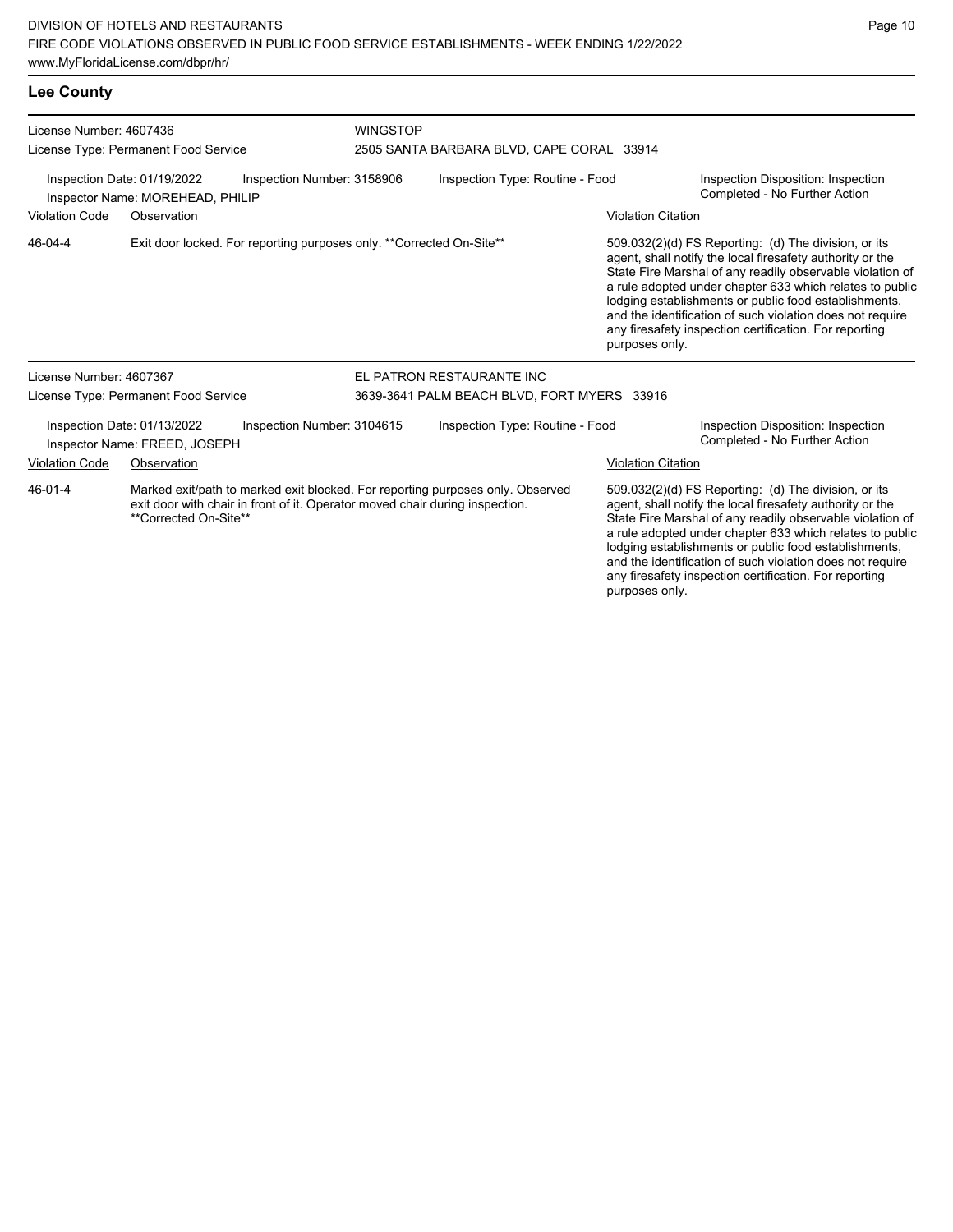| <b>Manatee County</b>                |                            |                                      |  |
|--------------------------------------|----------------------------|--------------------------------------|--|
| License Number: 5105509              |                            | MICHELANGELO PIZZA                   |  |
| License Type: Permanent Food Service |                            | 2957 UNIVERSITY PKWY, SARASOTA 34243 |  |
| Inspection Date: 01/19/2022          | Inspection Number: 3120351 | Inspection Type: Routine - Food      |  |
| Inspector Name: EASLER, VERONICA     |                            |                                      |  |

Inspection Disposition: Call Back - Complied

## Violation Code Observation Violation Citation

- From initial inspection : Portable fire extinguisher gauge in red zone. For reporting purposes only. Badger silver fire extinguisher gauge in red zone. Stored to the left of the mop sink next to the ice machine. - From follow-up inspection 2022-01-19: \*\*Time Extended\*\* 45-02-4

509.032(2)(d) FS Reporting: (d) The division, or its agent, shall notify the local firesafety authority or the State Fire Marshal of any readily observable violation of a rule adopted under chapter 633 which relates to public lodging establishments or public food establishments, and the identification of such violation does not require any firesafety inspection certification. For reporting purposes only.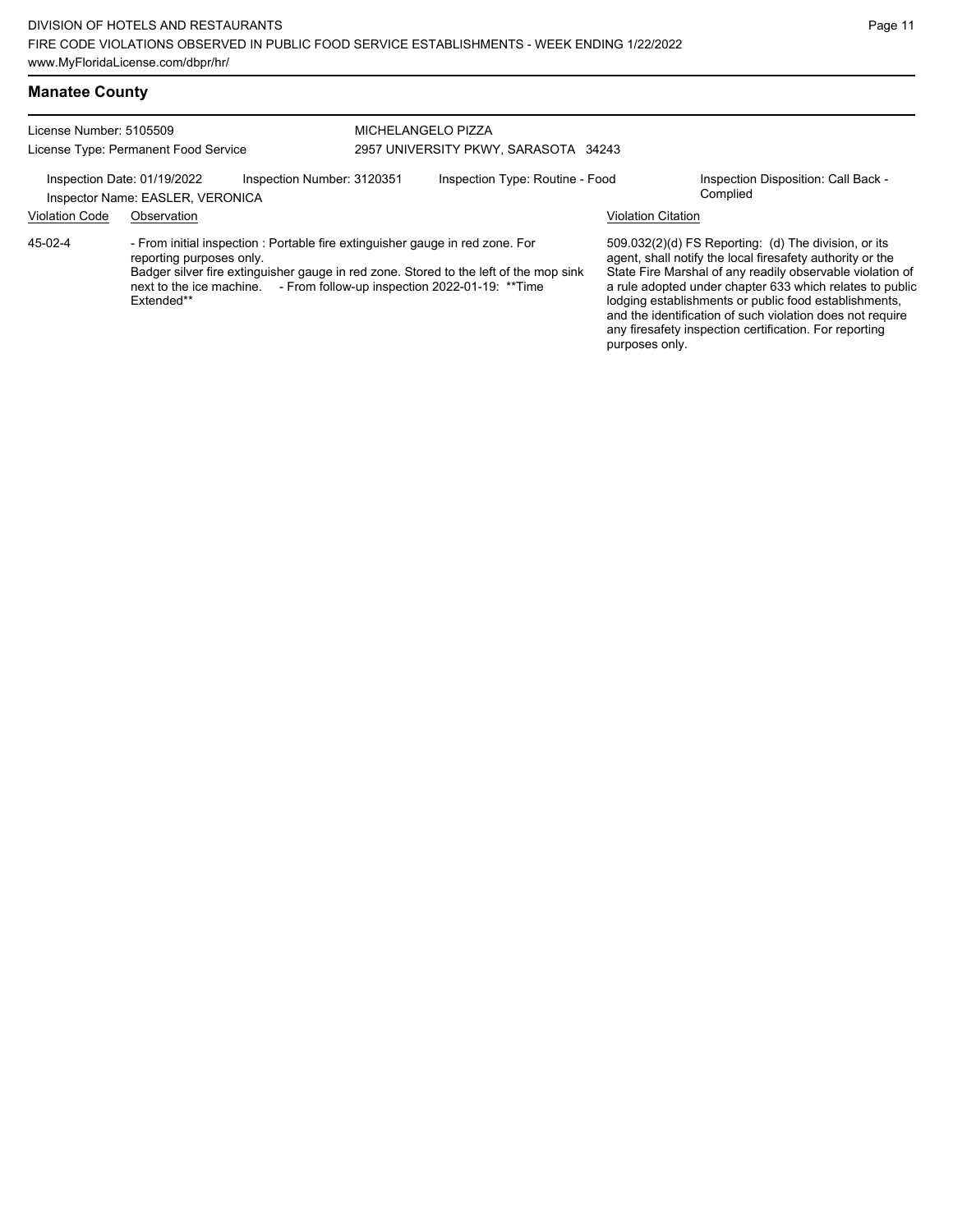# **Okaloosa County**

| License Number: 5604142<br>License Type: Permanent Food Service |                                    |                                               | EL TORREONENSE GORDITAS. TACOS Y MENUDO<br>298 EGLIN PKWY NE. FORT WALTON BEACH 32547 |                                                                                     |                           |                                                                                                                                                                                                                                                                                                                                                                                                                            |  |
|-----------------------------------------------------------------|------------------------------------|-----------------------------------------------|---------------------------------------------------------------------------------------|-------------------------------------------------------------------------------------|---------------------------|----------------------------------------------------------------------------------------------------------------------------------------------------------------------------------------------------------------------------------------------------------------------------------------------------------------------------------------------------------------------------------------------------------------------------|--|
| Inspection Date: 01/18/2022                                     | Inspector Name: BURROUGHS, RICHARD | Inspection Number: 3147445                    |                                                                                       | Inspection Type: Routine - Food                                                     |                           | Inspection Disposition: Inspection<br>Completed - No Further Action                                                                                                                                                                                                                                                                                                                                                        |  |
| <b>Violation Code</b>                                           | Observation                        |                                               |                                                                                       |                                                                                     | <b>Violation Citation</b> |                                                                                                                                                                                                                                                                                                                                                                                                                            |  |
| 48-04-4                                                         |                                    | of the building. For reporting purposes only. |                                                                                       | Propane tank (larger than 2.7 lb. water capacity/1 lb. gas capacity) located inside |                           | 509.032(2)(d) FS Reporting: (d) The division, or its<br>agent, shall notify the local firesafety authority or the<br>State Fire Marshal of any readily observable violation of<br>a rule adopted under chapter 633 which relates to public<br>lodging establishments or public food establishments,<br>and the identification of such violation does not require<br>any firesafety inspection certification. For reporting |  |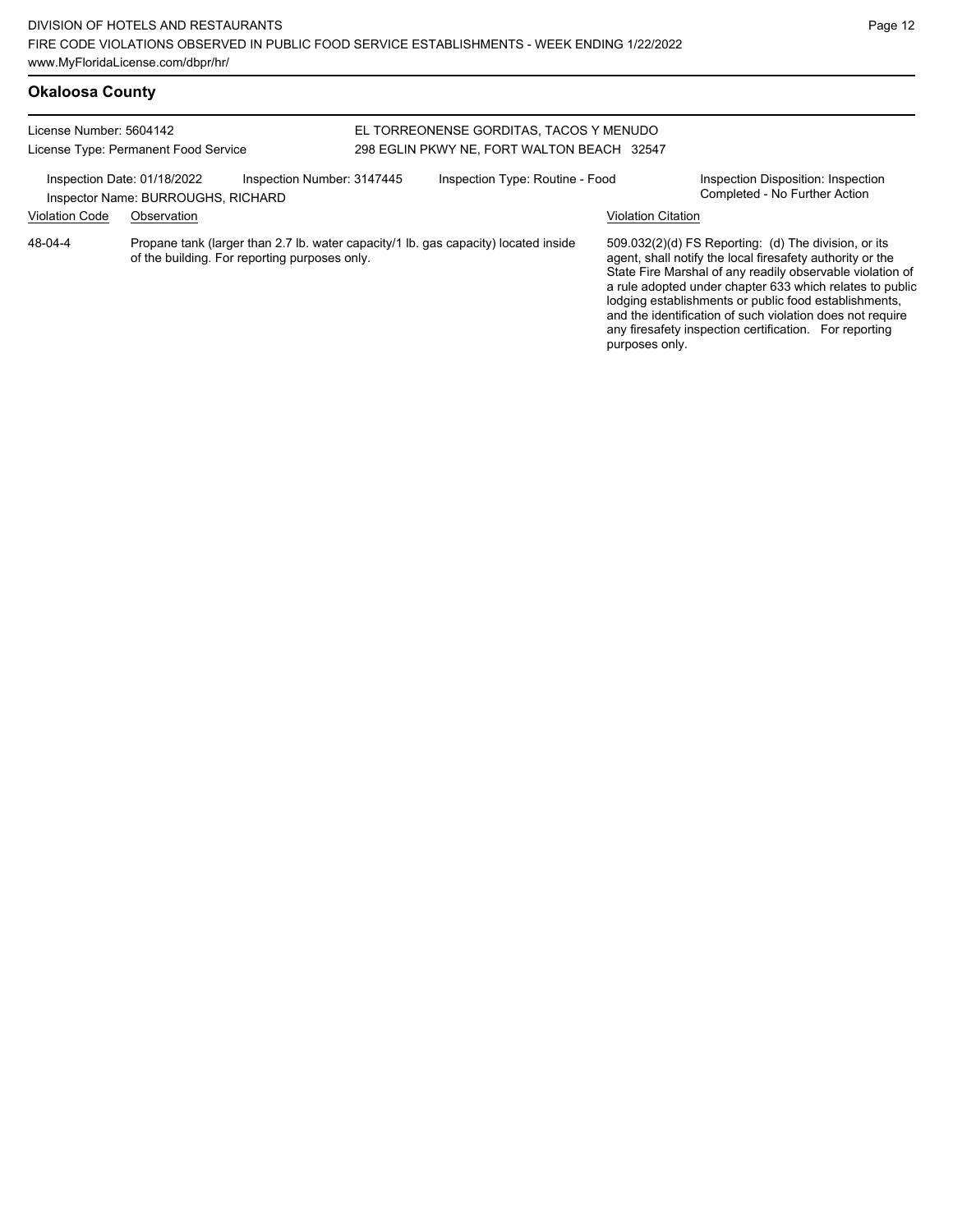# **Orange County**

| License Number: 5815360<br>License Type: Permanent Food Service |                                      |                            | CHIPOTLE MEXICAN GRILL<br>13935 LANDSTAR BLVD #120, ORLANDO 32824                 |                                             |                                                                                                                                                                                                                                                                                                                                                                                                                            |
|-----------------------------------------------------------------|--------------------------------------|----------------------------|-----------------------------------------------------------------------------------|---------------------------------------------|----------------------------------------------------------------------------------------------------------------------------------------------------------------------------------------------------------------------------------------------------------------------------------------------------------------------------------------------------------------------------------------------------------------------------|
| Inspection Date: 01/18/2022<br><b>Violation Code</b>            | Inspector Name: ALVIS, DAVID         | Inspection Number: 3154728 | Inspection Type: Routine - Food                                                   |                                             | Inspection Disposition: Inspection<br>Completed - No Further Action                                                                                                                                                                                                                                                                                                                                                        |
| 46-01-4                                                         | Observation<br>**Corrected On-Site** |                            | Marked exit/path to marked exit blocked. For reporting purposes only - trash cans | <b>Violation Citation</b><br>purposes only. | 509.032(2)(d) FS Reporting: (d) The division, or its<br>agent, shall notify the local firesafety authority or the<br>State Fire Marshal of any readily observable violation of<br>a rule adopted under chapter 633 which relates to public<br>lodging establishments or public food establishments,<br>and the identification of such violation does not require<br>any firesafety inspection certification. For reporting |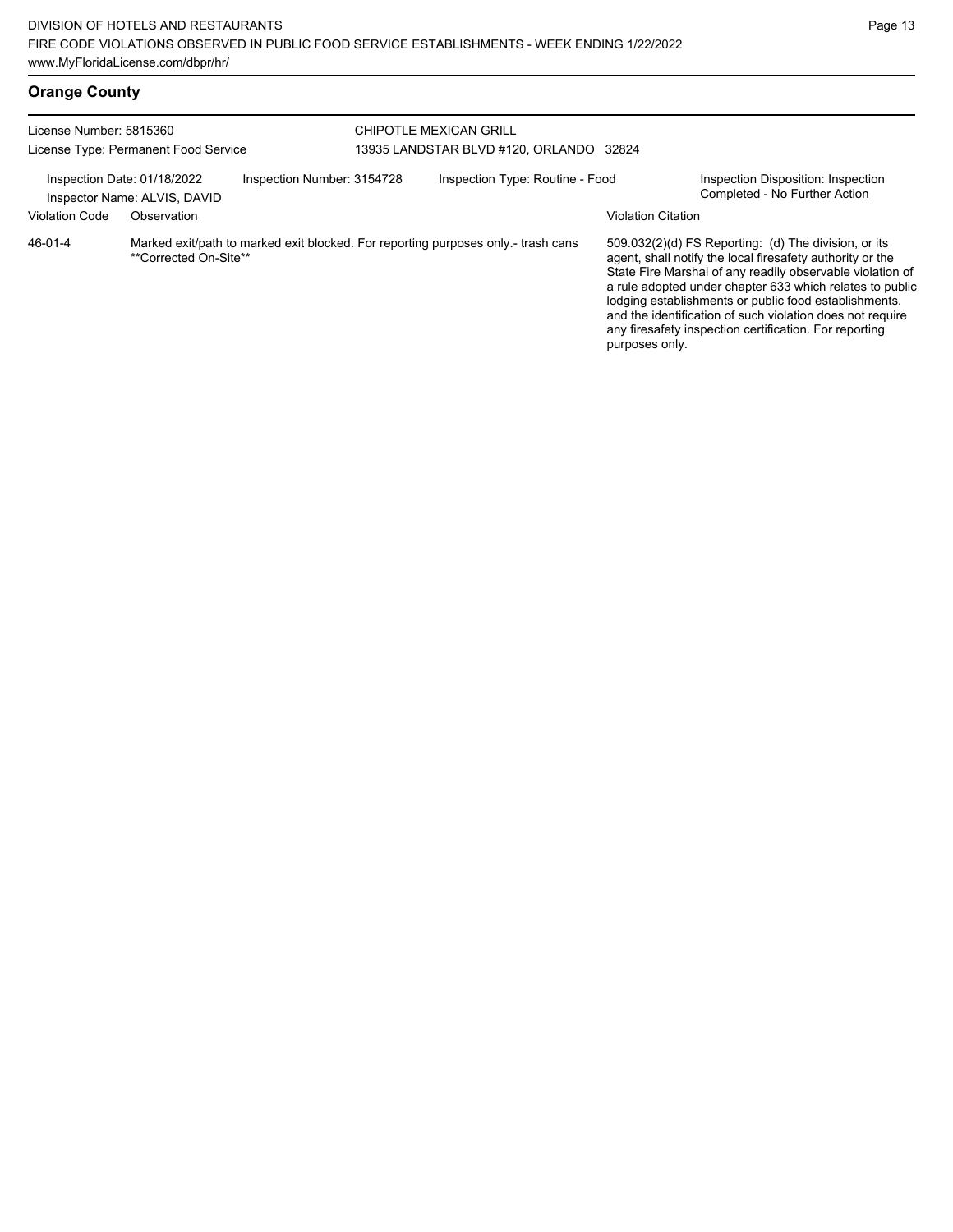| <b>Palm Beach County</b>                                                                       |                                                                                                                                      |                            |                                                                                                                                                            |                                                                                                                                                                                                                                                                                                                                                                                                                                              |                                                                                                                                                                                                                                                                                                                                                                                                                                              |  |  |
|------------------------------------------------------------------------------------------------|--------------------------------------------------------------------------------------------------------------------------------------|----------------------------|------------------------------------------------------------------------------------------------------------------------------------------------------------|----------------------------------------------------------------------------------------------------------------------------------------------------------------------------------------------------------------------------------------------------------------------------------------------------------------------------------------------------------------------------------------------------------------------------------------------|----------------------------------------------------------------------------------------------------------------------------------------------------------------------------------------------------------------------------------------------------------------------------------------------------------------------------------------------------------------------------------------------------------------------------------------------|--|--|
| License Number: 6019319<br>License Type: Permanent Food Service                                |                                                                                                                                      |                            | LOPEZ CAFE<br>572 E CANAL ST S, BELLE GLADE 33430                                                                                                          |                                                                                                                                                                                                                                                                                                                                                                                                                                              |                                                                                                                                                                                                                                                                                                                                                                                                                                              |  |  |
|                                                                                                | Inspection Date: 01/19/2022<br>Inspector Name: SEVILLA, FREDDY                                                                       | Inspection Number: 3144657 | Inspection Type: Routine - Food                                                                                                                            |                                                                                                                                                                                                                                                                                                                                                                                                                                              | Inspection Disposition: Inspection<br>Completed - No Further Action                                                                                                                                                                                                                                                                                                                                                                          |  |  |
| <b>Violation Code</b>                                                                          | Observation                                                                                                                          |                            |                                                                                                                                                            |                                                                                                                                                                                                                                                                                                                                                                                                                                              | <b>Violation Citation</b>                                                                                                                                                                                                                                                                                                                                                                                                                    |  |  |
| 48-04-4                                                                                        | Propane tank (larger than 2.7 lb. water capacity/1 lb. gas capacity) located inside<br>of the building. For reporting purposes only. |                            |                                                                                                                                                            | 509.032(2)(d) FS Reporting: (d) The division, or its<br>agent, shall notify the local firesafety authority or the<br>State Fire Marshal of any readily observable violation of<br>a rule adopted under chapter 633 which relates to public<br>lodging establishments or public food establishments,<br>and the identification of such violation does not require<br>any firesafety inspection certification. For reporting<br>purposes only. |                                                                                                                                                                                                                                                                                                                                                                                                                                              |  |  |
| License Number: 6022283                                                                        |                                                                                                                                      |                            | <b>VIET ROLLS</b>                                                                                                                                          |                                                                                                                                                                                                                                                                                                                                                                                                                                              |                                                                                                                                                                                                                                                                                                                                                                                                                                              |  |  |
| License Type: Permanent Food Service                                                           |                                                                                                                                      |                            | 901 WEST INDIANTOWN RD BAY #16, JUPITER 33458                                                                                                              |                                                                                                                                                                                                                                                                                                                                                                                                                                              |                                                                                                                                                                                                                                                                                                                                                                                                                                              |  |  |
|                                                                                                | Inspection Date: 01/20/2022<br>Inspection Number: 3153197<br>Inspector Name: ROTONDI, VICTOR                                         |                            | Inspection Type: Routine - Food                                                                                                                            |                                                                                                                                                                                                                                                                                                                                                                                                                                              | Inspection Disposition: Warning<br><b>Issued</b>                                                                                                                                                                                                                                                                                                                                                                                             |  |  |
| <b>Violation Code</b><br>Observation                                                           |                                                                                                                                      |                            | <b>Violation Citation</b>                                                                                                                                  |                                                                                                                                                                                                                                                                                                                                                                                                                                              |                                                                                                                                                                                                                                                                                                                                                                                                                                              |  |  |
| 45-04-4                                                                                        | Small fryer/to cook tofu/cookline                                                                                                    |                            | Use of cooking equipment producing grease laden vapors/smoke with no hood<br>suppression system installed. Notified Fire AHJ. For reporting purposes only. |                                                                                                                                                                                                                                                                                                                                                                                                                                              | 509.032(2)(d) FS Reporting: (d) The division, or its<br>agent, shall notify the local firesafety authority or the<br>State Fire Marshal of any readily observable violation of<br>a rule adopted under chapter 633 which relates to public<br>lodging establishments or public food establishments,<br>and the identification of such violation does not require<br>any firesafety inspection certification. For reporting<br>purposes only. |  |  |
| License Number: 6022423                                                                        |                                                                                                                                      | <b>FRESHOP</b>             |                                                                                                                                                            |                                                                                                                                                                                                                                                                                                                                                                                                                                              |                                                                                                                                                                                                                                                                                                                                                                                                                                              |  |  |
| License Type: Permanent Food Service                                                           |                                                                                                                                      |                            | 33 SE 3 AVE UNIT 16, DELRAY BEACH 33483                                                                                                                    |                                                                                                                                                                                                                                                                                                                                                                                                                                              |                                                                                                                                                                                                                                                                                                                                                                                                                                              |  |  |
| Inspection Date: 01/19/2022<br>Inspection Number: 3178400<br>Inspector Name: GOODWIN, NICHOLAS |                                                                                                                                      |                            | Inspection Type: Food-Licensing Inspection                                                                                                                 |                                                                                                                                                                                                                                                                                                                                                                                                                                              | Inspection Disposition: Inspection<br>Completed - No Further Action                                                                                                                                                                                                                                                                                                                                                                          |  |  |
| Violation Code<br>Observation                                                                  |                                                                                                                                      |                            |                                                                                                                                                            |                                                                                                                                                                                                                                                                                                                                                                                                                                              | <b>Violation Citation</b>                                                                                                                                                                                                                                                                                                                                                                                                                    |  |  |
| 48-01-5                                                                                        | For reporting purposes only.                                                                                                         |                            | No current insurance inspector boiler report or boiler certificate available for boiler.                                                                   |                                                                                                                                                                                                                                                                                                                                                                                                                                              | 61C-1.004(10) FAC Reporting: (10) Heating and<br>ventilation - The heating and ventilation system shall be<br>kept in good repair or be installed to maintain a<br>minimum of 68 degrees Fahrenheit throughout the                                                                                                                                                                                                                           |  |  |

building. The insurance inspectors boiler report is required annually for power boilers and high

pressure/high temperature boilers and biannually for low pressure steam or vapor heating boilers and shall be posted in the boiler room. For reporting purposes only.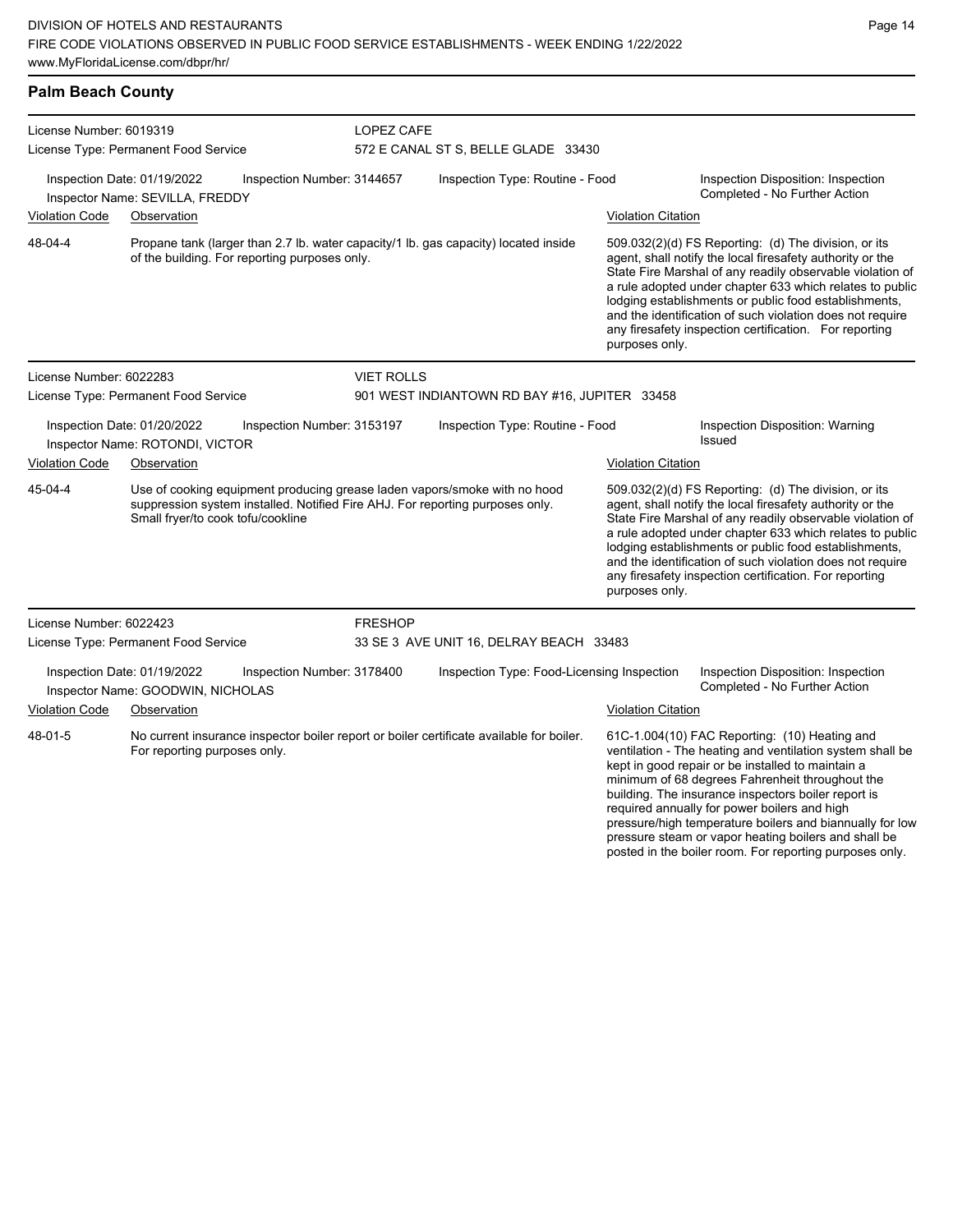| License Number: 6205231<br>License Type: Permanent Food Service |                                                                                                                                                                                                               | BURGER KING #1180<br>23904 US 19 N, CLEARWATER 33765 |  |  |                                                                                                                                                                                                                                                                                                                                                                  |  |
|-----------------------------------------------------------------|---------------------------------------------------------------------------------------------------------------------------------------------------------------------------------------------------------------|------------------------------------------------------|--|--|------------------------------------------------------------------------------------------------------------------------------------------------------------------------------------------------------------------------------------------------------------------------------------------------------------------------------------------------------------------|--|
|                                                                 |                                                                                                                                                                                                               |                                                      |  |  |                                                                                                                                                                                                                                                                                                                                                                  |  |
| <b>Violation Code</b>                                           | Observation                                                                                                                                                                                                   |                                                      |  |  | <b>Violation Citation</b>                                                                                                                                                                                                                                                                                                                                        |  |
| $45-02-4$                                                       | Portable fire extinguisher gauge in red zone. For reporting purposes only. Fire<br>extinguisher on cook line in recharge zone. Employee replaced fire extinguisher<br>during inspection **Corrected On-Site** |                                                      |  |  | 509.032(2)(d) FS Reporting: (d) The division, or its<br>agent, shall notify the local firesafety authority or the<br>State Fire Marshal of any readily observable violation of<br>a rule adopted under chapter 633 which relates to public<br>lodging establishments or public food establishments,<br>and the identification of such violation does not require |  |

any firesafety inspection certification. For reporting